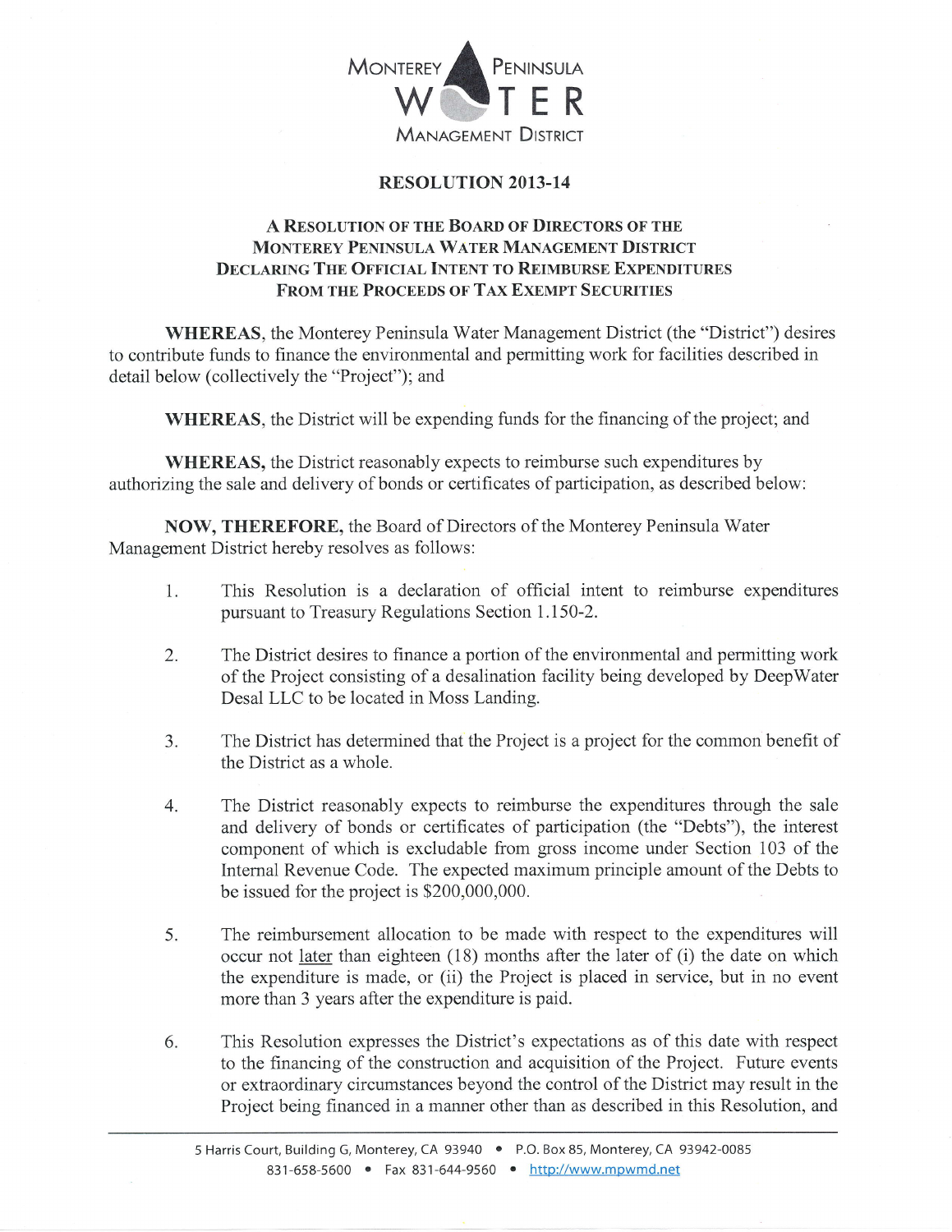MPWMD Final Resolution No. 2013-14 - Declaring Official Intent to Reimburse Expenditures from the Proceeds of Tax Exempt Securities-Page 2 of 2

nothing contained herein constitutes an irrevocable commitment by the District to issue the Debts.

On motion of Director Lewis, and second by Director Lehman, the foregoing resolution is duly adopted this 19th day of August 2013 by the following votes:

> Directors Lewis, Lehman, Brower, Byrne, Pendergrass & Potter AYES: NAYS: None **ABSENT: Director Markey**

I, David J. Stoldt, Secretary to the Board of Directors of the Monterey Peninsula Water Management District, hereby certify that the foregoing is a resolution duly adopted on the 19th day of August 2013.

Witness my hand and seal of the Board of Directors this  $17<sup>th</sup>$  day of September 2013.

David J. Stoldt

Secretary to the Board

U:\staff\Resolutions\2013\2013\_14\FINAL2013\_14.docx